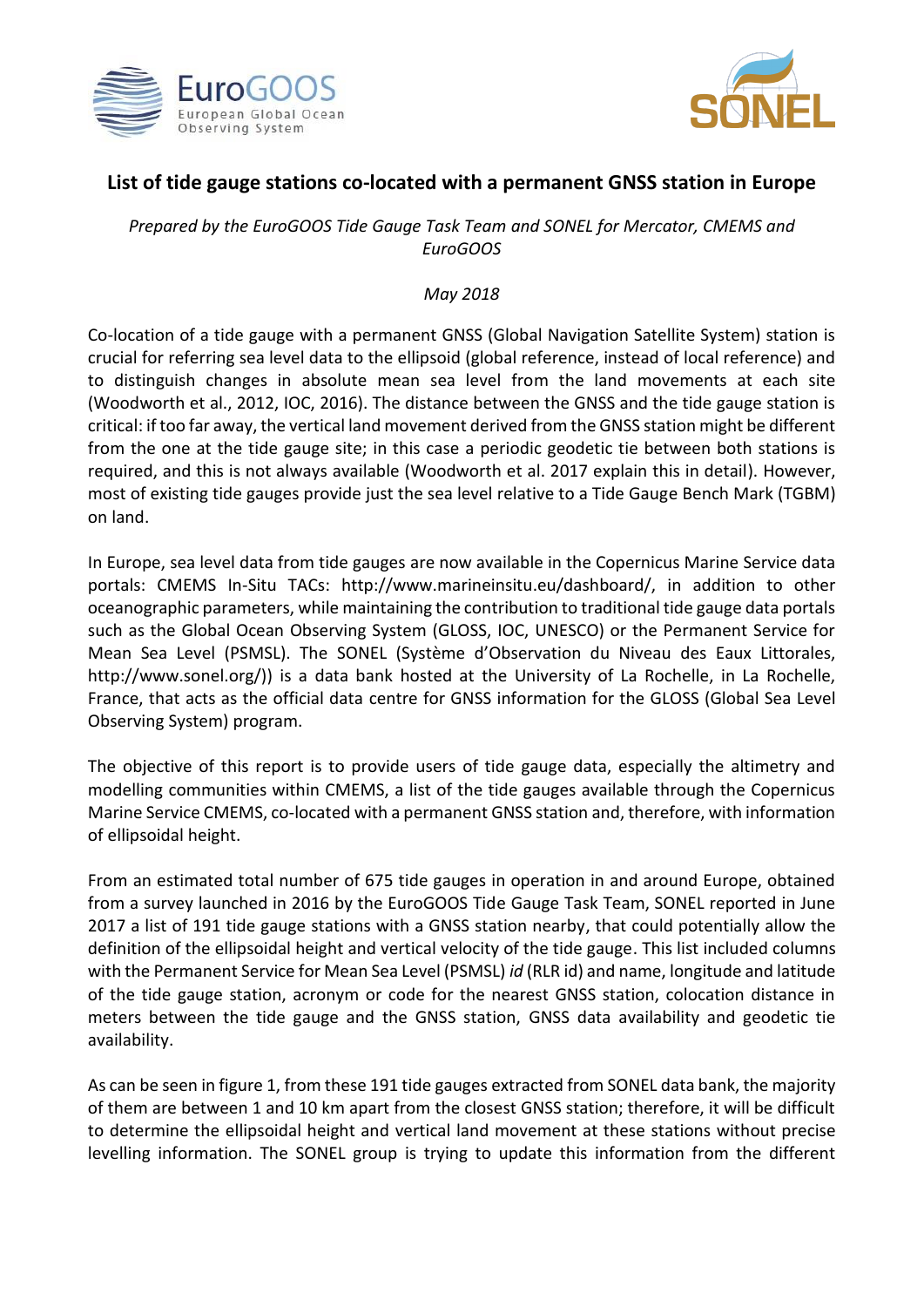



national institutions. A summary will be presented here based on the subset of tide gauges with GNSS co-location distance below 1 km, displayed in figure 2. In this figure, green dots correspond to those stations for which geodetic tie information is available in SONEL data bank and, therefore, the best candidates to determine absolute mean sea level changes at this moment. Based on this subset of tide gauges, the initial SONEL list has been completed with an additional column with the CMEMS name for those tide gauges in the list that are available in the CMEMS In-Situ Tac's (red contoured dots in figure 2 correspond to these tide gauges). From this figure we can see that there are only 27 tide gauges in CMEMS at this moment that fulfill the following conditions: GNSS station co-located below 1 km and a tie connection available in SONEL.

These 27 stations are listed in Annex A attached to this document, including estimates of the ellipsoidal height of the Tide Gauge Bench Mark and vertical land velocity of the GNSS station from the ULR6a solution computed by SONEL, if available [\(http://www.sonel.org/-Vertical-land](http://www.sonel.org/-Vertical-land-movement-estimate-.html?lang=en)[movement-estimate-.html?lang=en,](http://www.sonel.org/-Vertical-land-movement-estimate-.html?lang=en) Santamaría-Gómez et.al, 2017). The ULR6a velocities have been derived over a minimum of 3 years of GNSS data between two position discontinuities (GNSS stations can be indeed affected by sudden displacements due to equipment change (antenna, receiver, …) or geophysical processes (earthquakes). Santamaría-Gómez & Mémin, 2015 affirm that unless an accurate loading model is available, a decade of continuous data is required to mitigate the impact of the interannual loading deformation on secular velocities. Thus, it is highly recommended to maintain the GNSS station in a long-term way, with equipment changes only when it is strictly necessary.



**Figure 1:** histogram showing the distribution of the colocation distances TG-GNSS stations in Europe, from SONEL data bank. It shows that many GNSS stations are quite far from the tide gauge (>1 km) and so levelling between the tide gauge and the GNSS station is difficult and expensive.

The tide gauge ellipsoidal height is a very useful information to obtain geocentric sea level measurements, from the combination of tide gauge observations, the collocated GNSS data processing and the geodetic tie between the tide gauge and the GNSS marker. If a GNSS station is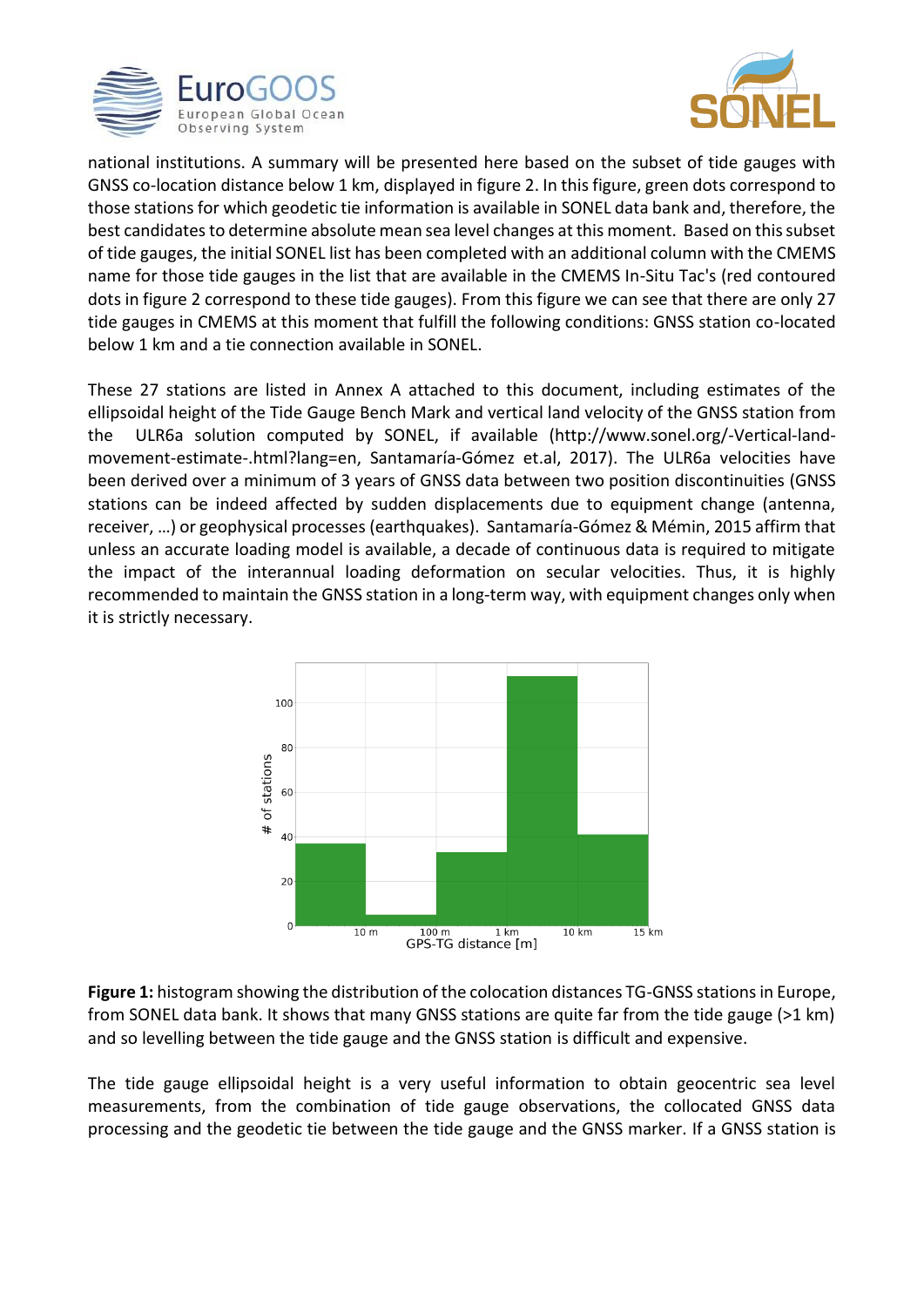



not yet in SONEL, the ellipsoidal height can be processed by the NRCAN CSRS-PPP on-line software [\(https://webapp.geod.nrcan.gc.ca/geod/tools-outils/ppp.php\)](https://webapp.geod.nrcan.gc.ca/geod/tools-outils/ppp.php) from a daily GNSS observation file.

Ideally, in the coming years more new stations will be based on a combination of sea level sensor and GNSS receiver at the same site, what will reduce this uncertainty associated to the levelling. This is in fact already being implemented in several countries (e.g. figure 3), although depending on the characteristics of the station this solution will not often be possible.



**Figure 2:** GNSS@TG colocation sites with a colocation distance < 1 km. Green points are for stations for which the geodetic tie is available in SONEL, yellow points are for stations for which this geodetic tie is not available in SONEL. Red contour dots are stations that are listed in the CMEMS database.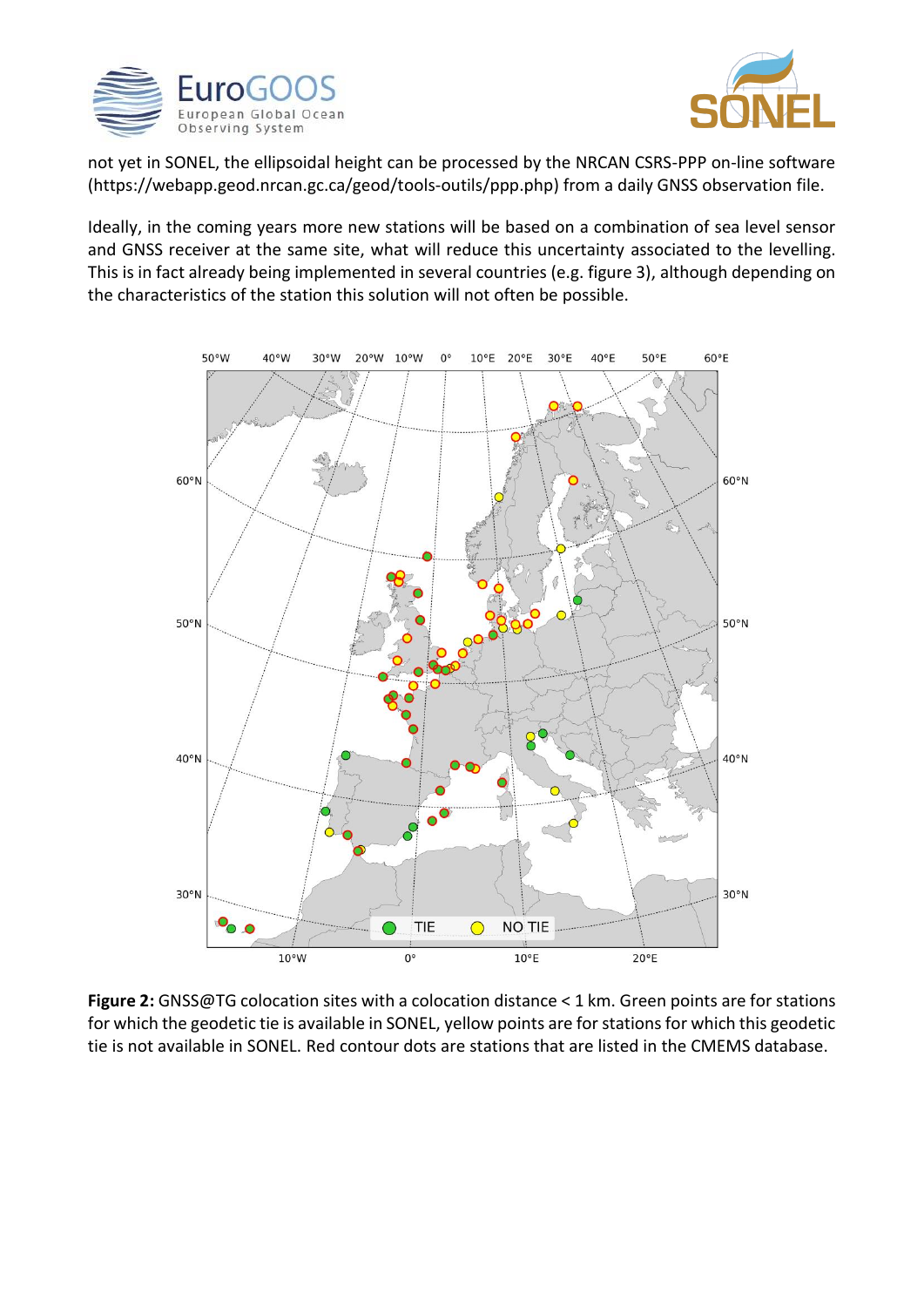





**Figure 3:** GNSS@TG station installed recently at Huelva Tide Gauge station (REDMAR, Spain).

## **References**

- Intergovernmental Oceanographic Commission (2016), Manual on Sea Level measurement and interpretation, IOC Manuals Guides 14, vol. 1–4, Paris, [http://www.psmsl.org/train\\_and\\_info/training/manuals/.](http://www.psmsl.org/train_and_info/training/manuals/)
- Santamaría-Gómez A., Gravelle M., Dangendorf S., Marcos M., Spada G., Wöppelmann G. (2017), [Uncertainty of the 20th century sea-level rise due to vertical land motion errors.](http://www.sciencedirect.com/science/article/pii/S0012821X17303060) *Earth and Planetary Science Letters*, 473, 24-32.
- Santamaría-Gómez A., Mémin A. (2015), Geodetic secular velocity errors due to interannual surface loading deformation, *Geophysical Journal International*, Volume 202, Issue 2, Pages 763–767,<https://doi.org/10.1093/gji/ggv190>
- Woodworth, P. L., et al. (2012), Towards worldwide height  $\Box$  $\Box$  tem unification using ocean information, J. Geod. Sci., 2(4), 302–318, doi:10.2478/v101560120048. Wöppelmann, G., and M. Marcos (2016), Vertical land motion as a key to understanding sea level change and variability, Rev. Geophys., 54, 64–92, doi:10.1002/2015RG000502.
- Woodworth, P. L., G. Wöppelmann, M. Marcos, M. Gravelle, and R. M. Bingley (2017), Why we must tie satellite positioning to tide gauge data, Eos, 98, doi:10.1029/2017EO064037.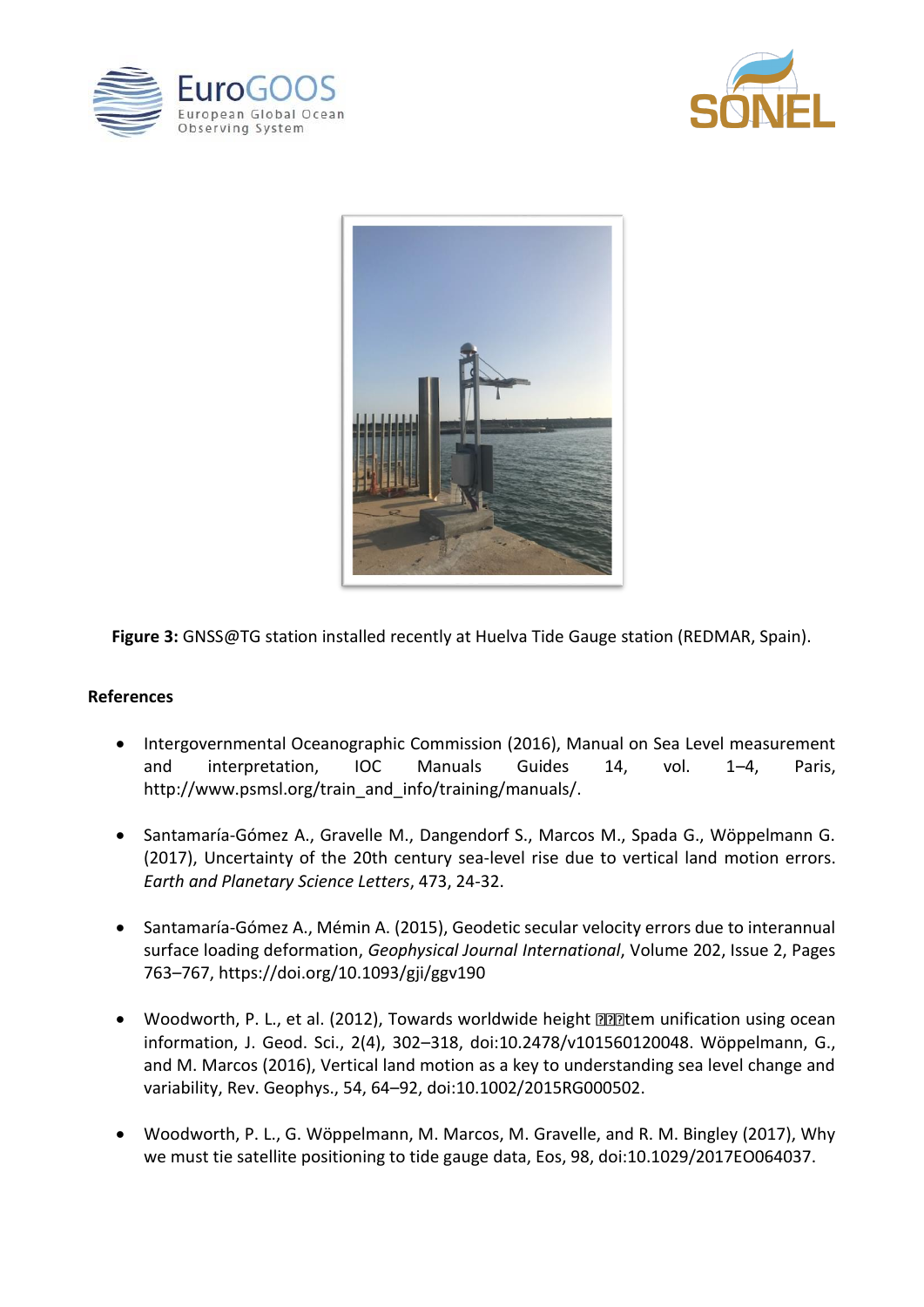



## **Annex A: LIST OF TIDE GAUGES IN CMEMS CO-LOCATED WITH A GNSS PERMANENT STATION (MAY 2018):**

60.0

55.0

 $50.0 \frac{\text{ft}}{\text{m}}$ 

45.0

40.0



**Figure 4:** map of ellipsoidal heights for the **27 tide gauges** fulfilling the following conditions:

- Data available in CMEMS data portals (\*) (InSitu TAC's)
- Geodetic information available from SONEL or national institutions
- Tide gauge Permanent GNSS station distance < 1 km
- Geodetic tie available between the Tide Gauge Bench Mark (TGBM) and the GNSS stations.

**Table 2:** Example of ellipsoidal heights at the TGBM, depending on the source:

|                   | Spanish IGN | <b>NGL Solution</b> | <b>SONEL Solution</b> |
|-------------------|-------------|---------------------|-----------------------|
| <b>Barcelona</b>  | 53.249 m    | 53.236 m            |                       |
| Palma de Mallorca | 50.775 m    | 50.753 m            |                       |
| Ibiza             | 49.693 m    |                     | 49.696 m              |
| Tarifa            | 47.556 m    |                     | 47.560 m              |

\* CMEMS In-Situ Tacs: <http://www.marineinsitu.eu/dashboard/>

**IMPORTANT NOTE:** There are many more stations in Europe with a GNSS nearby. For those interested this will be easy to find in SONEL website [\(http://www.sonel.org/-GPS-.htm\)](http://www.sonel.org/-GPS-.htm). However, only these 26 fulfil the requirements for the objective of this report at the time of writing. It is expected that more stations will be added to this living list as far as additional information (e.g. levelling data, installation of new stations, etc) become public or provided by national institutions.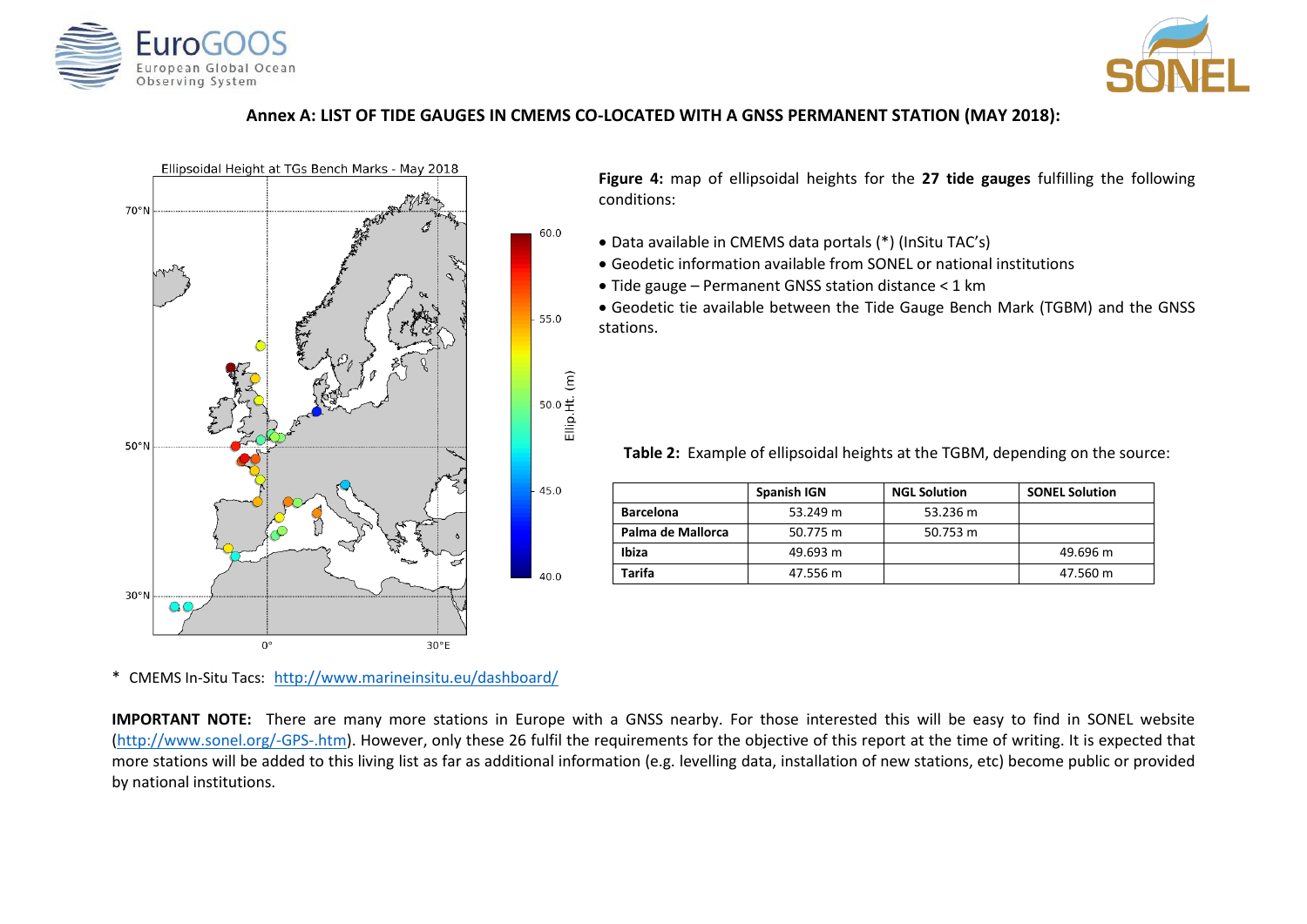| <b>EuroGO</b>                             |
|-------------------------------------------|
| European Global Ocean<br>Observing System |



| #RLRID         | <b>CMEMS NAME</b>     | LONG (deg)  | LAT (deg) | <b>GNSS ID</b> | DIST (m)       | TGBM name       | TGBM h(m) | ULR6a GPS vel (mm/yr) |
|----------------|-----------------------|-------------|-----------|----------------|----------------|-----------------|-----------|-----------------------|
| 1929           | <b>AjaccioTG</b>      | 8.762850    | 41.922798 | <b>AJAC</b>    | 530            | $FM" - 3$       | 55.373    | $0.39 + (-0.14)$      |
| $\mathbf{1}$   | <b>BrestTG</b>        | -4.494838   | 48.382850 | <b>BRST</b>    | 292            | A               | 56.603    | $-0.02+/-0.11$        |
| 468            | <b>DunkerqueTG</b>    | 2.366698    | 51.048091 | <b>DUNQ</b>    | $\mathbf{1}$   | А               | 50.364    | <b>UNKN</b>           |
| 466            | <b>LaRochelleTG</b>   | $-1.220736$ | 46.158478 | <b>LROC</b>    | 121            | A               | 52.563    | $-0.14 + (-0.16)$     |
| 61             | <b>MarseilleTG</b>    | 5.353860    | 43.278801 | <b>MARS</b>    | $\mathbf{1}$   | А               | 50.587    | $-0.24 + (-0.18)$     |
| 469            | <b>SocoaTG</b>        | $-1.681623$ | 43.395239 | <b>SCOA</b>    | $\mathbf{1}$   | D               | 54.560    | $-2.7$ +/- 0.28       |
| 457            | <b>SaintNazaireTG</b> | $-2.200000$ | 47.270000 | <b>STNA</b>    | 450            | A               | 53.904    | <b>UNKN</b>           |
| 958            | <b>SeteTG</b>         | 3.699110    | 43.397598 | <b>SETE</b>    | $\mathbf{1}$   | H               | 55.591    | $-0.87 + (-0.27)$     |
| 1347           | <b>RoscoffTG</b>      | $-3.965860$ | 48.718399 | <b>ROTG</b>    | $\mathbf{1}$   | А               | 58.234    | $-1.29+/-0.33$        |
| 454            | <b>SaintMaloTG</b>    | $-2.028180$ | 48.641102 | <b>SMTG</b>    | 5              | $\mathsf{C}$    | 56.398    | $-0.63+/-0.46$        |
| 202            | <b>Newlyn</b>         | $-5.542833$ | 50.103000 | <b>NEWL</b>    | $\mathbf{1}$   | SW46762855      | 57.742    | $-0.21+/-0.13$        |
| 361            | Aberdeen              | $-2.077361$ | 57.144056 | ABER           | 0              | NJ95250590      | 53.797    | $0.9+/-0.22$          |
| 95             | <b>NorthShields</b>   | $-1.439778$ | 55.007444 | <b>NSTG</b>    | $\mathbf{1}$   | NZ35926823      | 52.931    | $0.56 + (-0.37)$      |
| 3              | <b>Sheerness</b>      | 0.743444    | 51.445639 | <b>SHEE</b>    | 1              | TQ90807549      | 49.435    | $1.09 + / -0.2$       |
| 830            | <b>Lerwick</b>        | $-1.140306$ | 60.154028 | <b>LWTG</b>    | $\mathbf{1}$   | HU47834129      | 52.652    | $0.55 + (-0.28)$      |
| 314            | Stornoway             | $-6.388972$ | 58.207806 | <b>SWTG</b>    | $\mathbf{1}$   | NB42283264      | 60.063    | $0.6 + / -0.3$        |
| 1932           | <b>IbizaTG</b>        | 1.449840    | 38.911230 | <b>IBIZ</b>    | 78             | IB <sub>1</sub> | 49.696    | $-2.36+/-0.18$        |
| 350            | Portsmouth            | $-1.111250$ | 50.802250 | <b>PMTG</b>    | $\overline{7}$ | SU62700053      | 49.089    | $0.04 + (-0.23)$      |
| 255            | Dover                 | 1.322667    | 51.114389 | <b>DVTG</b>    | 1              | TR31934074      | 51.088    | <b>UNKN</b>           |
| $\overline{7}$ | Cuxhaven              | 8.716667    | 53.866667 | <b>TGCU</b>    | $\mathbf{1}$   | 11007           | 43.134    | $0.01 + / -0.86$      |

Table 1: Ellipsoidal heights and vertical land velocity information for tide gauges closer than 1 km (and geodetically tied) to a permanent GNSS station: ellipsoidal heights provided at the Tide Gauge Bench Mark (all from the ULR6a solution [\(http://www.sonel.org/-Vertical-land-movement-estimate-](http://www.sonel.org/-Vertical-land-movement-estimate-.html?lang=en) [.html?lang=en\)](http://www.sonel.org/-Vertical-land-movement-estimate-.html?lang=en) except Barcelona and Palma de Mallorca, obtained from the NGL solution [\(http://geodesy.unr.edu/,](http://geodesy.unr.edu/) and Huelva and Ibiza, provided by the Spanish IGN: [ftp://ftp.geodesia.ign.es/ERGNSS\)](ftp://ftp.geodesia.ign.es/ERGNSS). All heights are expressed in the **IGS08 reference frame at the epoch 2017**. Combining the GPS processing and propagation and the levelling errors, the estimated accuracy of these heights is assumed to be around 2cm. Vertical velocities were estimated at the GNSS site, for those stations with several years of GNSS data.

For more detailed information about the computation of these values: [http://www.sonel.org/-GPS-.htm,](http://www.sonel.org/-GPS-.htm) [http://geodesy.unr.edu/,](http://geodesy.unr.edu/) [ftp://ftp.geodesia.ign.es/ERGNSS.](ftp://ftp.geodesia.ign.es/ERGNSS)